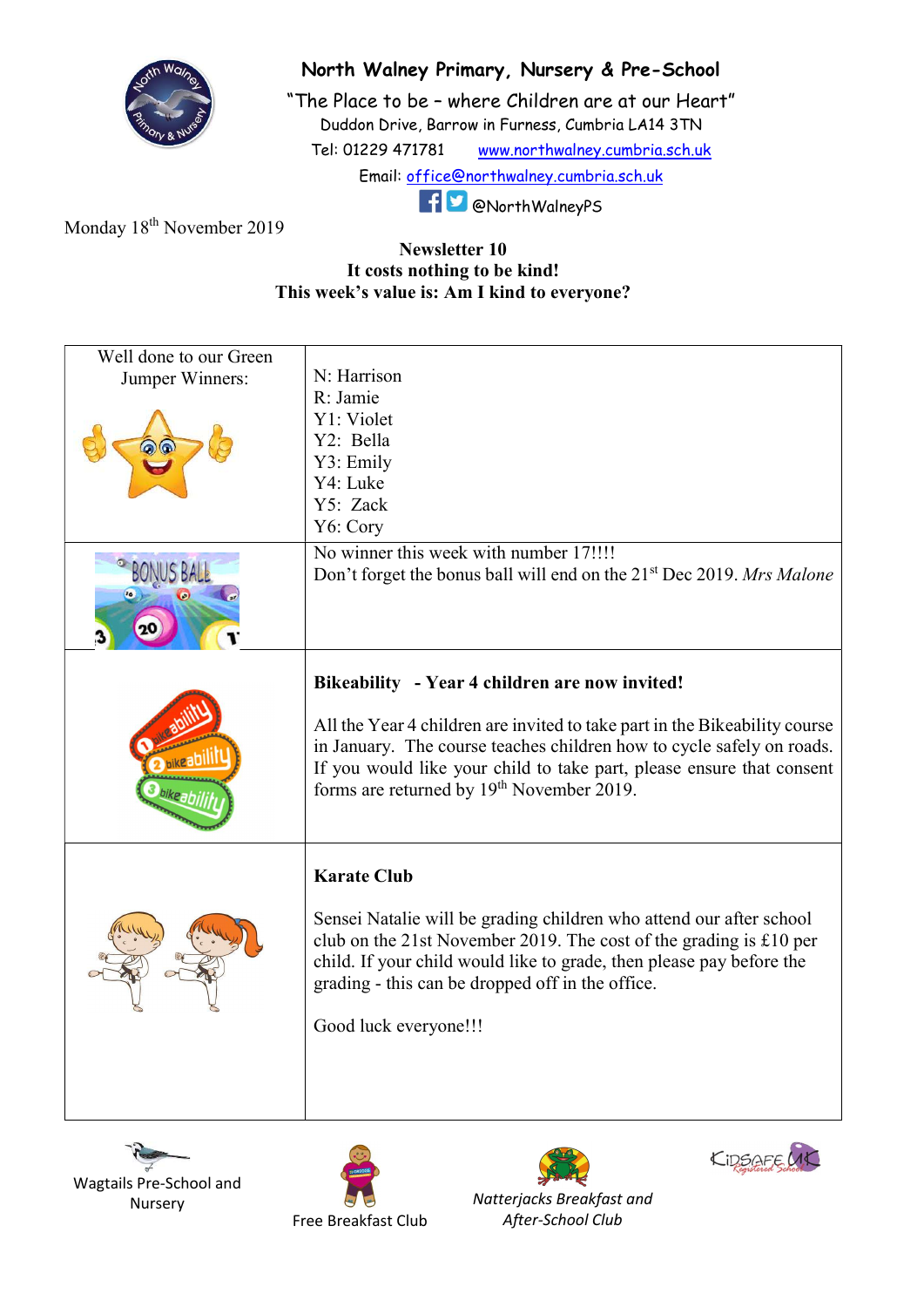|                                                        | <b>Making payments at Breakfast club</b>                                                                                                                                                                                                                                                                                                                                                                                                                                                                                                                                                  |
|--------------------------------------------------------|-------------------------------------------------------------------------------------------------------------------------------------------------------------------------------------------------------------------------------------------------------------------------------------------------------------------------------------------------------------------------------------------------------------------------------------------------------------------------------------------------------------------------------------------------------------------------------------------|
|                                                        | Cora and Jenny are able to take payments for school events at<br>Breakfast Club but please ensure that the money is in an envelope with<br>your child's name and payment details.<br>This would really help make life easier for us.                                                                                                                                                                                                                                                                                                                                                      |
|                                                        | <b>Thank you</b>                                                                                                                                                                                                                                                                                                                                                                                                                                                                                                                                                                          |
|                                                        | <b>Christmas Nativity</b>                                                                                                                                                                                                                                                                                                                                                                                                                                                                                                                                                                 |
|                                                        | On Tuesday the 17th December we will be hosting our School Nativity<br>at St Mary's Church. This year, Reception and Nursery will be the<br>stars of the show supported by our fantastic Key Stage two<br>narrators. Children from Years one to six will need to wear their<br>school uniform, festive jumpers and deely boppers to get us in the<br>festive mood. It will be a 2.15 pm start so please be prompt (the<br>church will be open from 2-00pm). Children will need to be collected<br>from the Church. We aim to finish by 2.45 pm.<br>Remember to bring your singing voices! |
|                                                        | <b>Christmas Dinner</b><br>Please note that this will now be on Wednesday 18 <sup>th</sup> December.                                                                                                                                                                                                                                                                                                                                                                                                                                                                                      |
|                                                        | <b>Christmas Jumper Day</b>                                                                                                                                                                                                                                                                                                                                                                                                                                                                                                                                                               |
| <b>Save the</b><br>Children<br>CHRISTMAS<br>JUMPER DAY | It is Christmas Jumper Day on Friday 13 <sup>th</sup> December. Children can<br>also wear their Christmas jumpers during the final week of term.<br>Please donate any outgrown jumpers to school and we can then have<br>a jumper swap.                                                                                                                                                                                                                                                                                                                                                   |
|                                                        | <b>Christmas Fayre 2019</b>                                                                                                                                                                                                                                                                                                                                                                                                                                                                                                                                                               |
|                                                        | Our Christmas Fayre will be on Wednesday 11 <sup>th</sup> December.<br>Mrs<br>McMullan will send our more details soon.                                                                                                                                                                                                                                                                                                                                                                                                                                                                   |
|                                                        | The School Council have asked if you could please donate good<br>quality toys and teddies for their toy stall at the Christmas Fayre.<br>Thank you                                                                                                                                                                                                                                                                                                                                                                                                                                        |
|                                                        | <b>Parliamentary General Election</b>                                                                                                                                                                                                                                                                                                                                                                                                                                                                                                                                                     |
|                                                        | I am sure that you are aware of the General Election on 12 <sup>th</sup> December<br>2019. Last week I received official notification that our school will be<br>used as a Polling Station and so will be closed to the children on that<br>day.<br>So sorry for any inconvenience                                                                                                                                                                                                                                                                                                        |